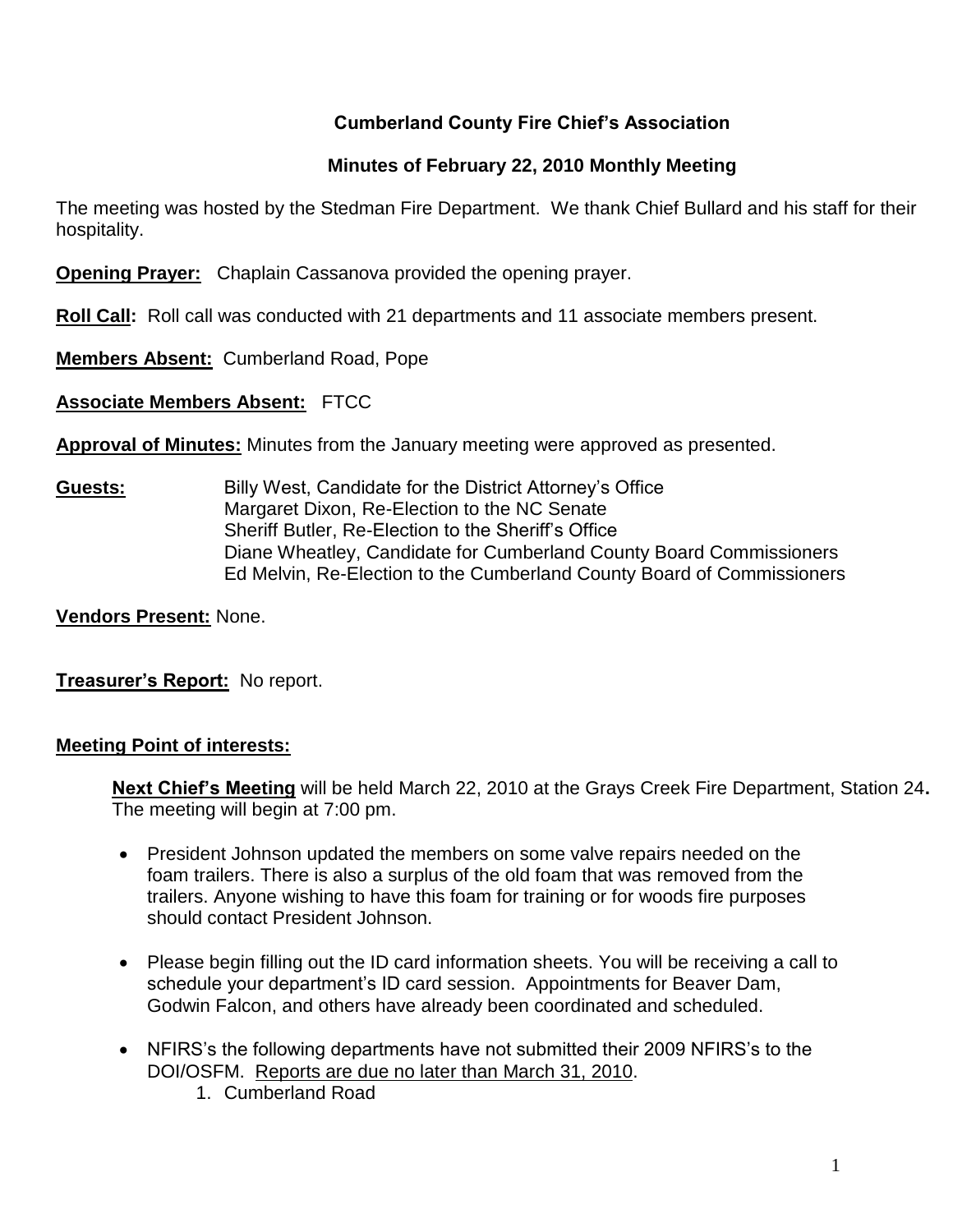- 2. Eastover
- 3. Fayetteville
- 4. Grays Creek #24
- 5. Stoney Point
- 6. Vander

If you have issues on how to submit your reports, please contact President Johnson.

- President Johnson is planning to schedule a joint meeting with the Chairman and Vice-Chairman of each Committee to discuss expectations for the coming year.
- President Johnson is planning on having a professional development program on our agenda which will cover topics related to current issues and trends in today's fire service. We will record these meetings for training and members can use the training towards their annual officer training requirements.
- Hoke County is behind on the Ethanol Plant opening. They are still planning on holding an open house for Fire& Emergency Services Departments only. President Johnson asked Chief Nichols to please ensure that the HazMat Team would attend.
- President Johnson has made the members aware that our 800 radios will need to be updated to comply with P-25 standards within the next 18 to 24 months. The PSTF made recommendations to the county on ways to secure funding to accomplish this task.
- President Johnson handed out packets which contained; 2010 Committee Assignments, CCFD call volume report, Fayetteville Observer article on ambulance response, EOC monthly report, minutes from the Communications Committee and the CC Public Safety Task Force Report.

## **OLD BUSINESS:**

1. President Johnson presented an appreciation plaque to Fire Chief Patty Strahan on behalf of the Association. Westarea Station 10 closed its doors on December 31, 2009 and Chief Strahan had served as Fire Chief since 2003. The Association wished Chief Strahan well in her future endeavors.

### **NEW BUSINESS:**

• President Johnson had members CC Public Safety Task Force Report on hand to discuss any issues the membership may have regarding the report and the presentation of the report to County Administration. Items that were brought up and discussed were as follows: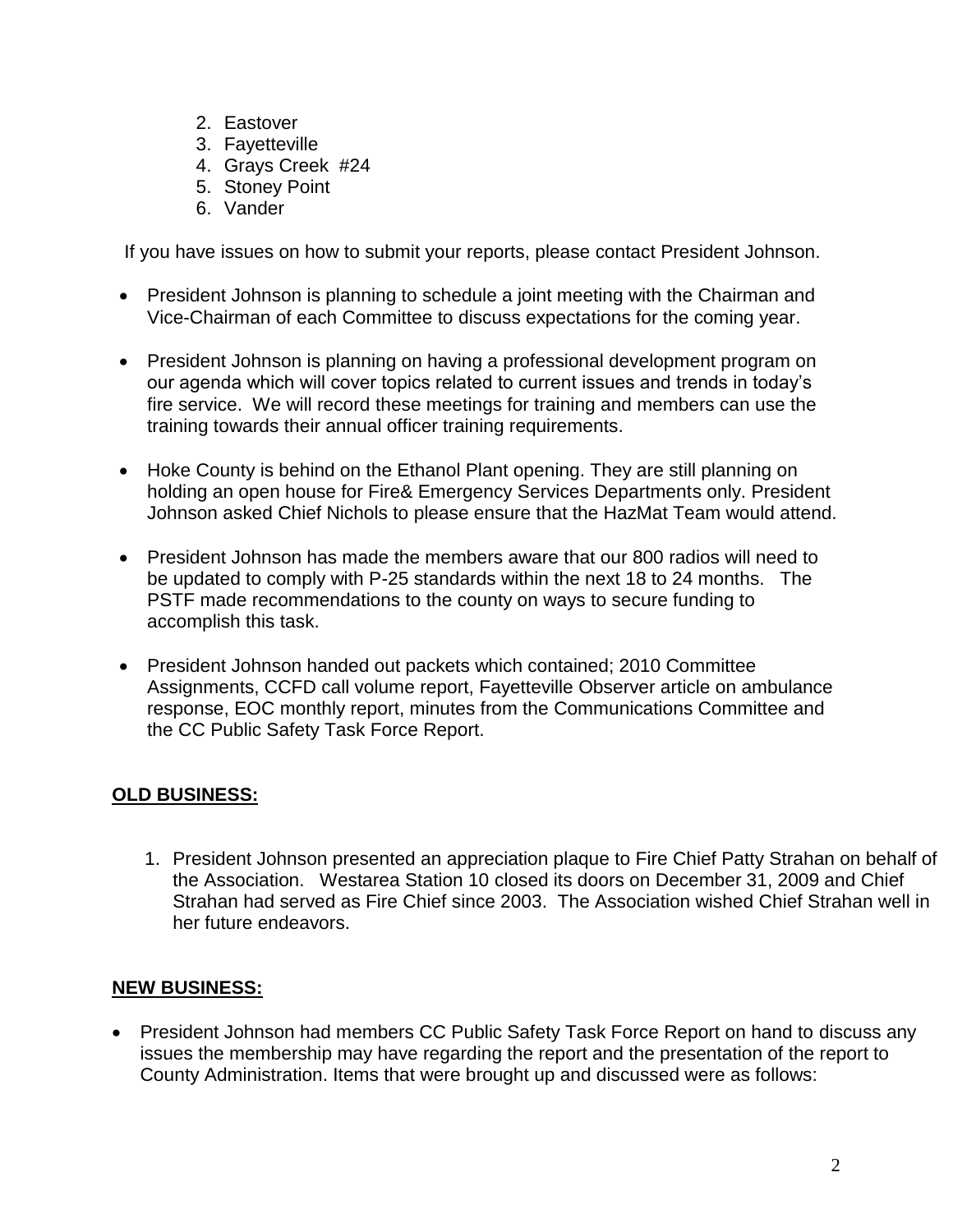Chief Nichols provided a quick overview of the task force mission and responsibilities. He also answered questions and provided explanations to various questions posed from the members. Several questions and concerns were raised about the Ambulance System with EMS Chief Mike Roye answering those questions. President Johnson answered questions concerning the sales tax issues with emphasis on substantial property tax reductions for all property owners across the board. Senator Dixon concurred with the problem but cautioned members about the process of passing such legislation considering the current North Carolina fiscal condition. President Johnson stated that the PSTF emphasized to the BOC the importance of assisting our low wealth fire departments and offered several recommendations on the process.

Commissioner Melvin will keep us informed and will push for an answer.

Deputy Chief Pone stated that more questions may arise in the future since many fire departments boards of directors have not met since the report was published.

President Johnson stated that he would ask the PSTF members to attend next month's meeting at Grays Creek #24 and they would be glad to address additional questions or concerns.

## **COMMITTEE REPORTS:**

### **I D CARD COMMITTEE** Lt. Tara Whitman (Stoney Point) Chairperson

 **FYI.** Fire Chiefs are required to send a signed letter or memo with a firefighter requesting an ID Card. For any questions or an appointment contact 424-0694 or e-mail at [tara@stoneypointfire.com](mailto:tara@stoneypointfire.com)

### **FIRE PREVENTION/EDUCATION COMMITTEE** Chief J. F. Hall (Bethany) Chairperson

• Chief J.F. Hall will have his committee review a listing of videos for use with the new Fire Safety House.

### **COMMUNICATIONS COMMITTEE** Chief B. Bullard (Stedman) Chairperson

Chief Bullard gave an update on the communications template for use with the Viper system.

### **STANDARDS & POLICY COMMITTEE** Chief K. Hall (Cumberland Road) Chairperson

• No report.

## **MEMORIAL COMMITTEE** Chief R. Marley (Pearce's Mill) Chairperson

• No report.

## **AUTOMATIC AID/MUTUAL AID COMMITTEE** Chief Ake (Beaver Dam) Chairperson

• No report.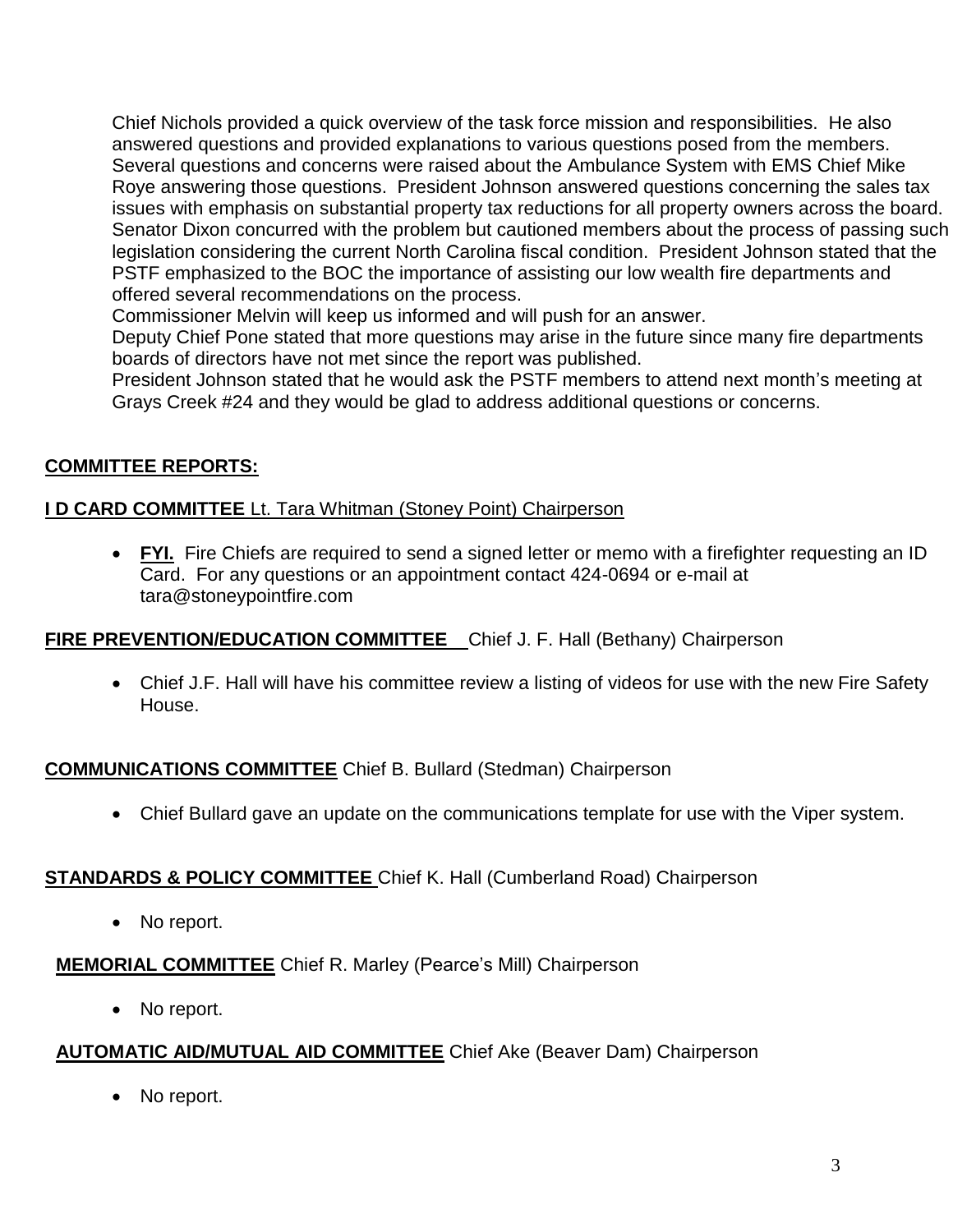**FINANCE COMMITTEE** Deputy Chief Freddy Johnson Jr. (Stoney Point) Chairperson

• No report.

**RESCUE COMMITTEE** Deputy Chief Freddy Johnson Jr. (Stoney Point) Chairperson

• No report

### **BULK PURCHASE COMMITTEE** Chief Roye (EMS) Chairperson

 Chief Roye stated that he thinks he has figured out the problem with the GPO Premiere Bulk Purchase Program and would contact each department.

## **ASSOCIATE MEMBERS REPORT**

### **EMERGENCY SERVICES DIRECTOR/ ECC-911** Kenny Currie, Director

• No report.

**EMS DIRECTOR:** Michael Roye, Director

 Chief Roye gave an update on the Premiere System and the new contracts that would be forthcoming. Chief Roye introduced Deputy Chief Hamilton to the organization.

**HAZMAT** BC Hieu Sifford, FFD - POC telephone for HAZMAT is 433-1729

• No report

### **FORESTRY DISTRICT** Andrew Synder, County Ranger

 Mr. Synder is looking forward to working with this organization as he gets settled in to his new position.

**FTCC** Ernest Ward, Director

• No report.

# **SHERIFF'S OFFICE** Sheriff Butler

• Sqt Hodges thanked the membership for their support to the Arson Division. He also briefed that the Task Force has received two pickup trucks that will help facilitate their work in the field.

 $\bullet$